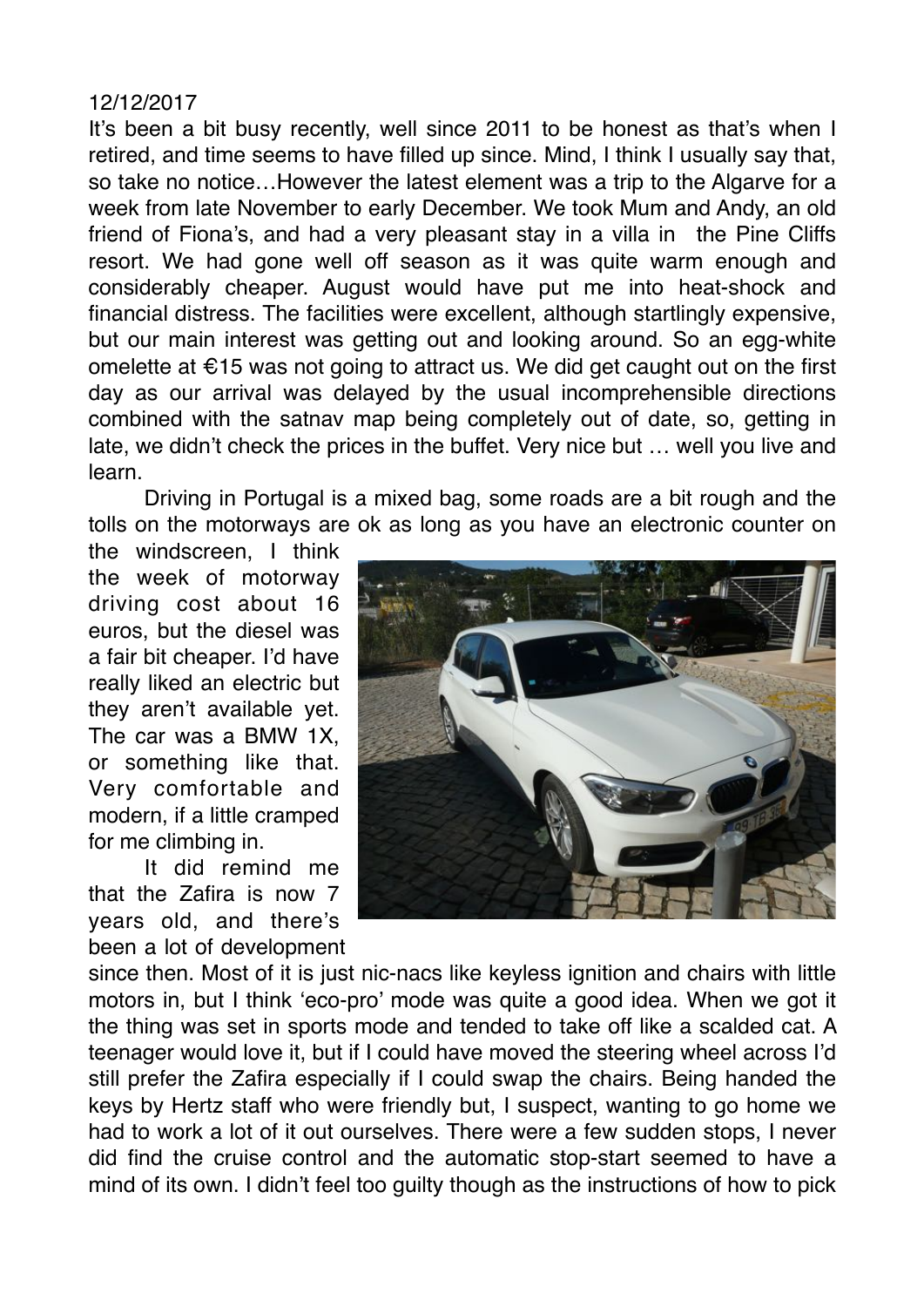up the car, and drop it off, were a bit hazy at best. I found putting the 'key' in the coffee cup holder and depressing the clutch made most of it work. Rather like MS Windows - "to turn off press start'.

After the holiday the drive from Gatwick to Winchester reminded me that the Portuguese motorways were quite clear and in good condition. England seemed crowded and bumpy, and far too much concrete with expansion gaps.

We visited several towns that we'd been to in 2003, sufficiently long ago for me to have forgotten most of the details, although some was familiar especially the fortress at Sagres Point (the very south west point) and we found an exceptional fish stew at a restaurant which seemed to be called Pasteleria Porto Doce Jogos Sadly this seems to be an advert for ice-cream. Its actual title is, appropriately, Restaurante A Sagres. I would recommend it, in fact I did.

## My report reads

11th November '17. Somewhat tired after a walk around Sagres fortress we remembered, from back in 2003, the best coffee in Portugal. That venue was closed for the winter so we wandered over the road to A Sagres and thought the fish menu looked attractive and well priced. Andy and mum went for the Massinha do Mar (for two) which I think translates as fish casserole and I had a very acceptable burger from the adjoining establishment which is more about pasta and meat. I'm not entirely sure what the arrangement was, but it all arrived on the same table in good time considering it was specially cooked to order. I would say that this is a restaurant for good, indeed

excellent, rather than fast food, and anyway we were quite happy to have a chat in the sunshine with a beer or two. I notice that this like most Portuguese restaurants has a rather nice low alcohol beer. Useful as I was the driver and the drink driving regulations quite stiff. The coffee was very good too. The owner has a gruff appearance and voice but speaks several languages and is friendly in all of them, treating his guests as friends. If I was back in the area, say 50 kilometres or so, I'd go straight there again and have the Sea Bass.

The free bottle of wine was excellent, and a complete surprise. I cannot guarantee everyone will get that as an extra, but as the driver I was very pleased to have a glass when safely home.

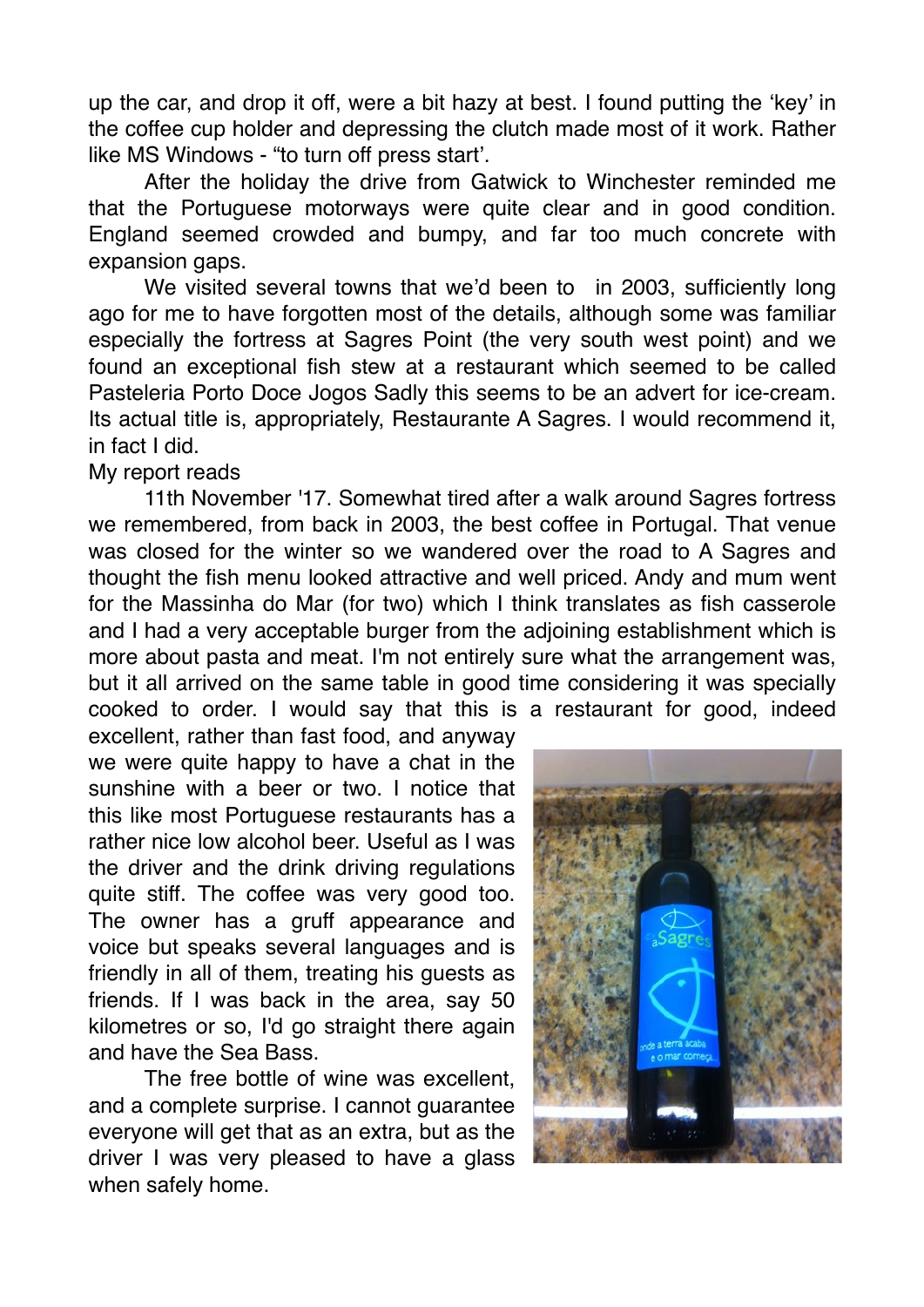'Home' at that point being Pine Cliffs. In front of the villa there is a lawn, and beyond that a golf-course. Most of the area seems to be golf courses, which is fine by me, though I have no aspirations in that direction.

I have played a round of golf a couple of times in the last 60 years or so, it was pleasant enough but the charges for carrying a few sticks and a small white ball were ridiculous. I'm perfectly able to walk around chatting without all the palaver, and if I need a reason I'll do a bit of wildlife spotting, though I'll eschew the funny trousers.

My approach to fishing is much the same, but my attitude extends to football (watching or playing) chess, stocks and shares, and card games I think it may be a bit more fundamental than not being any good at them, or the expense. Fiona observed that I just don't do 'games' and I think she's right. I'm quite happy to try them out, and sometimes do quite well. Water Skiing, darts, marksmanship with rifle and pistol, archery and snooker I did ok. Cricket and rugby less so.

Why? I have no idea, perhaps I'm not competitive. Or maybe I don't like making other people come second. Who knows? Answers on a postcard…

Here's a view of some of the Villas seen from ours, I must admit I always assumed a villa would be free standing, but that would be prohibitively expensive to build, and since most of it was unoccupied barring a few cleaners, it wasn't a problem.

Anyway, beyond the lawn and the golf there are some cliffs, not surprisingly topped with pine trees, and below that the beach. There was even a lift for the frail, or lazy. I consider my use going back up to have been more of an adventure than a necessity.

The beach made for a really nice walk with perhaps a dozen other people on a couple of miles of beach. Mostly couples, a few dogs and one swimmer. The cliffs themselves are made of relatively soft stuff and are eroding, with the



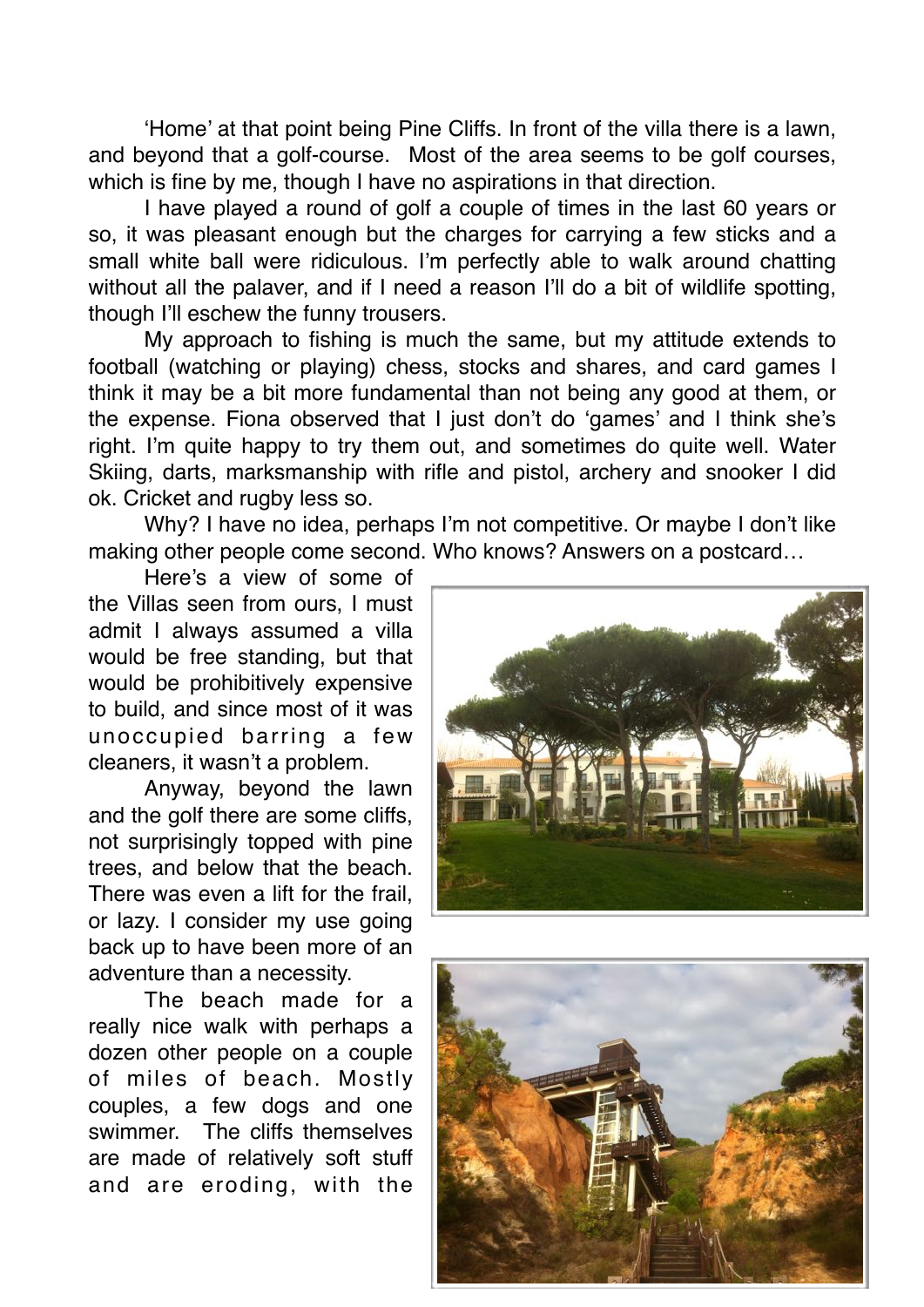

occasional tree descending the 45 degree slope, sometimes with its soil and roots, neither very deep as you'll see, and still growing half way down. I would guess faster erosion produces a steeper cliff, although the actual material would be a major contributor.

All things considered the villa was quite luxurious and, mainly because it was almost deserted, very quiet. Certainly warm enough for those of us from Scottish climes and the lawn outside moist enough,

thanks to one overnight storm, for a crop of shaggy ink-cap mushrooms and

some others that looked like penny buns to me. The [Ink](http://www.wildfooduk.com/mushroom-guides/shaggy-ink-caps-mushroom/) [caps](http://www.wildfooduk.com/mushroom-guides/shaggy-ink-caps-mushroom/) (That's a link if you want to check) were consumed immediately as they break down very quickly and the others, as yet unnamed but with a 'nutty' taste, eaten he day after, both supplementing breakfast.

Fortunately there were no other visible guests, with the exception of a few golfers on the horizon, so they were



not destroyed by small children, confused adults or dogs. We did lose a few to lawnmowers, but had cropped most by then. I should explain that Andy could identify the types, and even knew the latin nomenclature.

Portugal, or at least that bit of the Algarve was pleasantly warm and most of the facilities open, there are quite a few castles and museums and as long as you avoid the English strip of Albufera (Sun, Mail, beer, behaviour and TV football all imported daily) and it is still interesting, adequately foreign and relaxed. Although the Portuguese taxi driver has a tendency to climb into your boot, the majority are relaxed and proceed at their own pace, have a chat, doze in the sun and have another excellent cup of coffee. I got the impression the system was less authoritarian than the Spanish, and I saw fewer signs of governmental corruption. They seem mere relaxed about religion and still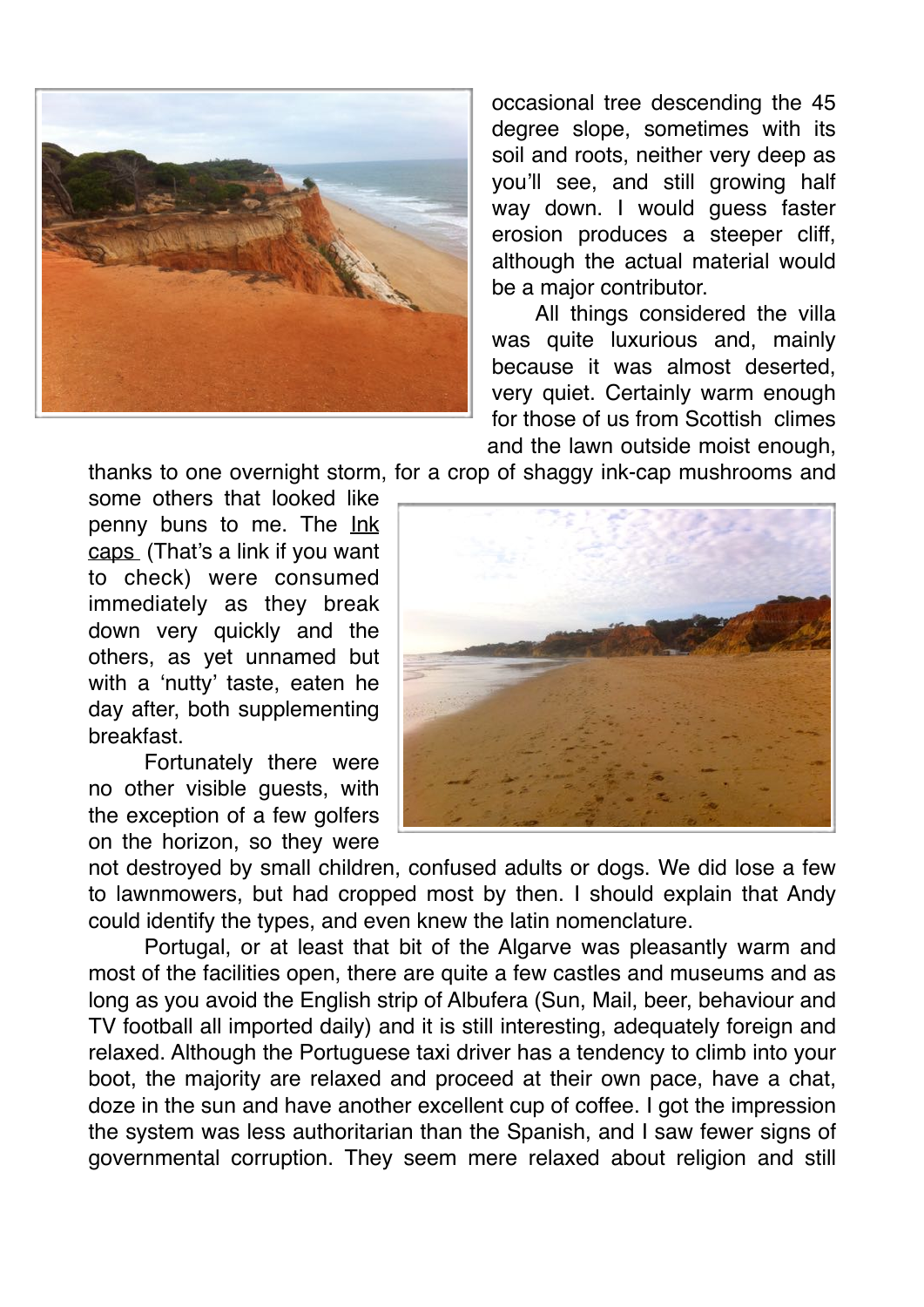manage to get things done in reasonable time. Also, and just as well for us, most can manage much better English than our Portuguese.

Most of the driving was on quite acceptable motorways and whatever they call A roads, although the satnav, which I had updated a few weeks before, was rather baffled by major undocumented roadworks, including one major road near the resort where no left turn was allowed for several miles.

However we managed to get where we wanted to go, and didn't bend anything. Some of the minor roads were a bit rough, and, as I have found before, the satnav had difficulty distinguishing between C roads and farm tracks. Very occasionally there were outright errors which caused the computer to issue instructions that would have been rather dangerous, so you certainly shouldn't engage autopilot driving.



Over the week we visited among

others, Silves, Sagres, Albufera Portimao, Faro, Loulé, and Mértola, and various museums and castles, I think this one is Mértola,

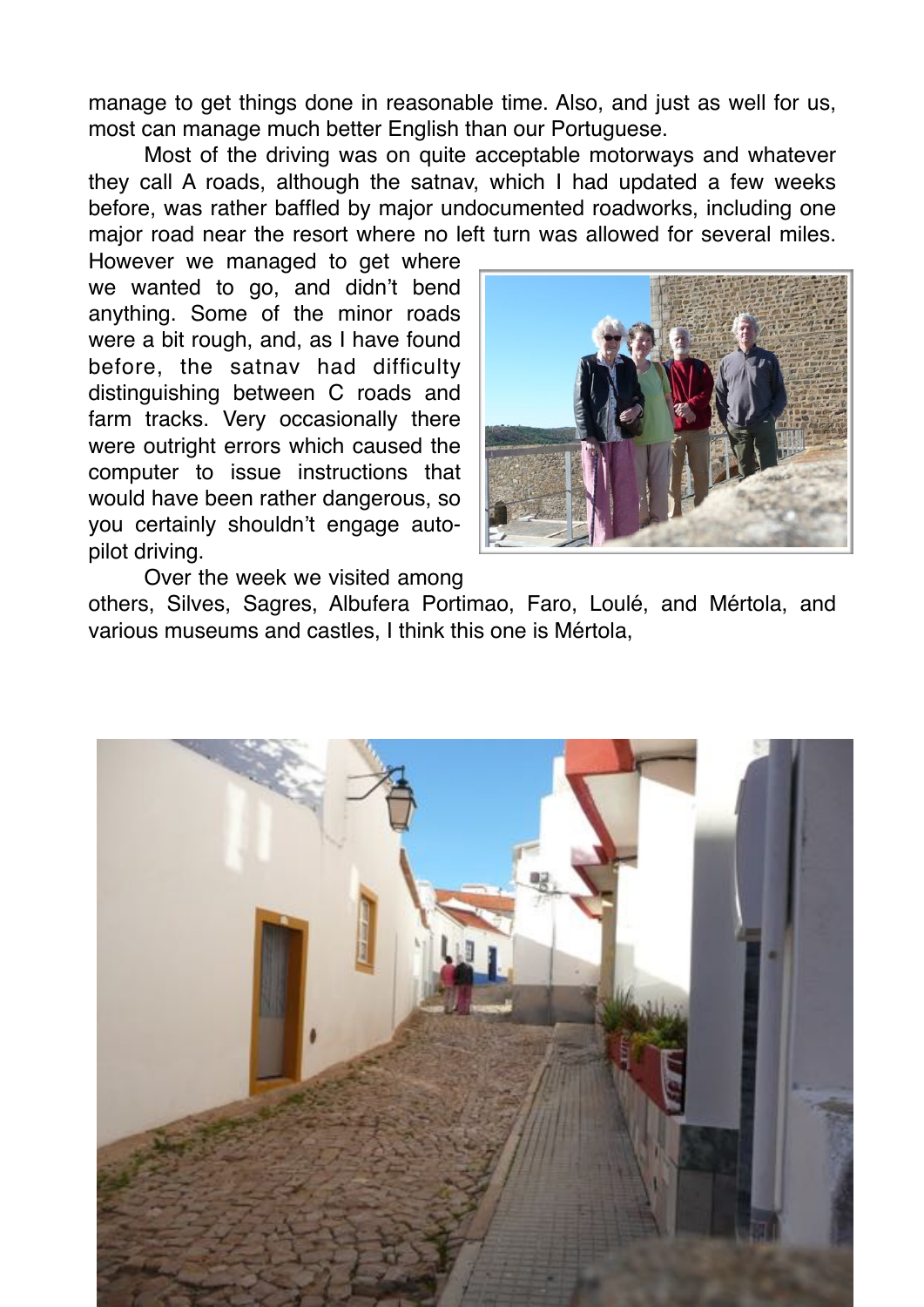There are plenty of Roman remains, archaic streets and old churches, though I prefer the bustle of open air markets to churches. They were interesting architecturally, but we saw plenty of them last time in 2003.



Fiona and Mum heading off up hill. I'm pleased to say Mum seemed pretty good on the slopes, the exercise and the marble cobbles improved her balance I think.

In the markets I got the impression of a (fairly unregulated) wide selection of local produce including cheeses, tons of fresh fish and, as they say, seasonal vegetables. Olives, oranges and lemons are growing everywhere in spite of what we perceived as a drought, so it's a reasonably wide season. Most of the countryside seemed to be growing scrub, a bit of grass and a lot of olives, but the markets were bulging with food, and a fair bit of work was going into 'product enhancement' in the form of wine, cheese, and smoked pork sausages. I got the impression their diet was healthier than ours although smoking is still popular.

We didn't swim in Resort pool (probably expensive) or the sea, though there was one hardy soul out there, (looking a bit cold) but in my case because I'm not that bothered about swimming and don't trust any coastline with what I'll call contamination issues. With the walking I managed to develop a bit of a tan, but I tend to lose it just as quickly. Coming back to ice and snow was no great hardship, and looking a bit pink counts as a tan, it had been snowing on the day we left Tarbrax. Now however it looks as though Shropshire is getting a tad chilly at -13c, but we don't take much notice until -10c and are used to a fair bit lower than that. Of course the Canadians point the finger of scoff, but I've seen one or two of them look a little cautiously at one of our 70mph horizontal blizzards. Wouldn't mind one of their 'domestic' snow ploughs though.

On returning, with just the lightest of frosts, we did get the chance to wander around the local derelict Bangour Village Hospital before it gets